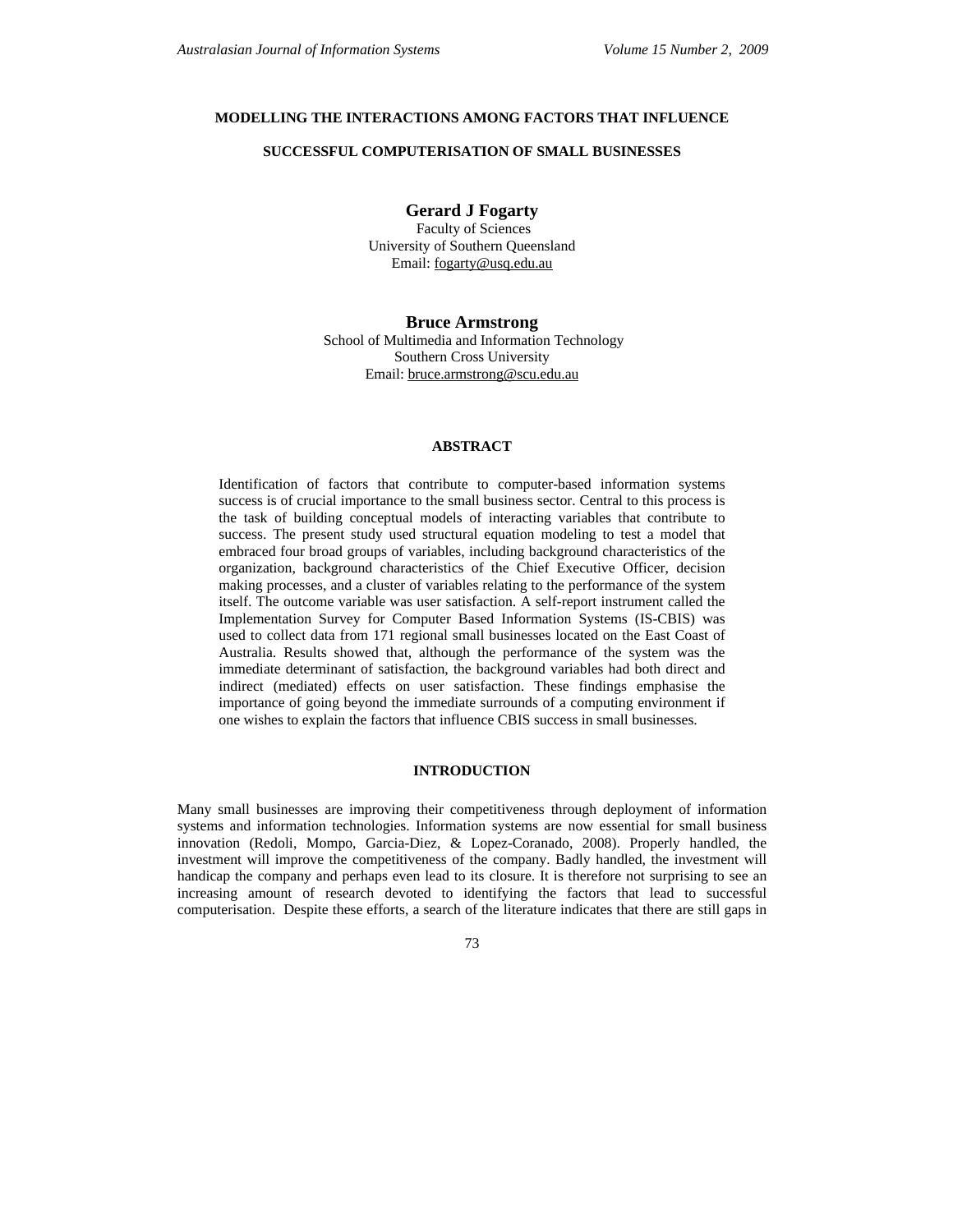the knowledge relating to success factors in small businesses, especially regional small businesses (Patullock, 2005; Schubert, Fisher, & Leimenstoll, 2007). Small businesses typically lack the expertise and financial power of larger businesses, both of which are major impediments when it comes to adopting information systems. Regional small businesses face additional concerns and experience different pressures to their metropolitan counterparts, especially in relation to backup support and servicing. The main aim of the present study was to identify and model the network of factors contributing to successful implementation of computer-based information systems (CBIS) in small wholesale and manufacturing businesses in a regional area of Australia.

A second gap in the literature concerns the fact that many studies have concentrated on a small part of the CBIS success chain, focussing on the decision to adopt a CBIS, the operational characteristics of already-purchased systems that contribute to satisfaction, or the measurement of satisfaction itself. Technology adoption and implementation is a multistage process. The focus of the present study was the stages following the decision to adopt CBIS through to the point where the businesses were able to rate their satisfaction with the CBIS they had adopted. The key constructs investigated were the characteristics of the Chief Executive Officer (CEO), organisational characteristics, the decision criteria used in the acquisition and implementation of CBIS, and the operating characteristics of the system installed (e.g., whether it produced the required information). The study used survey methodology in conjunction with structural equation modelling (SEM) to test implementation success models. We begin by stating our definition of small business and then review the literature on CBIS success.

The term "small business" is not the only one used to describe this section of the economy. The term "small and medium enterprise" (SME) is also widely used. Throughout this paper, we will refer to small business but, for convenience, use SME where appropriate in our review of the literature. In Australia, the widely accepted definition of small business is still that offered by the Australian Bureau of Statistics (ABS, 1995). This definition categorises manufacturing small businesses as those with fewer than 100 employees and all other categories of small businesses as those with fewer than 20 employees. The ABS (2006) estimated there were over one million small businesses operating in Australia in 2004. These small businesses employed over 34% of the nonagricultural, private sector workforce, inclusive of owners. Studies from neighbouring countries emphasise the importance of small businesses to their economies and the increasing adoption of CBIS in their small business sectors (e.g., Kartiwi, 2006; Locke, 2001). Clearly, the sector is a very important part of the Australasian economy (Patullock, 2005).

Despite the positive nature of these growth statistics, rapid advances in information technologies and benefits obtainable through efficient and effective use of these technologies is often not realised in the small business sector. A decade ago, small businesses lacked technical expertise in information systems and related technologies (Chau, 1994; Burgess, Belcher, Paull, & Singh, 1997) and it seems that the situation has not changed in the intervening years with more recent studies reporting that small businesses rarely position themselves close to the cutting edge of technology and generally don't have the time, resources, or expertise to develop appropriate plans to incorporate technologies into their business operations (Morgan, Colebourne, & Thomas, 2006; Lawson, Alcock, Cooper, & Burgess, 2003). This problem is not confined to CBIS adoption, but to any situation where small businesses take on new systems or technologies (Chong, 2007). Consequently, most small businesses use information systems technologies for operational support rather than for strategic purposes (Harindranath, Dyerson, & Barnes, 2007). Alongside these observations, a growing body of literature is adding to our knowledge of what factors will help businesses to adapt successfully to computerised work environments. In the paragraphs that follow, we review these key factors.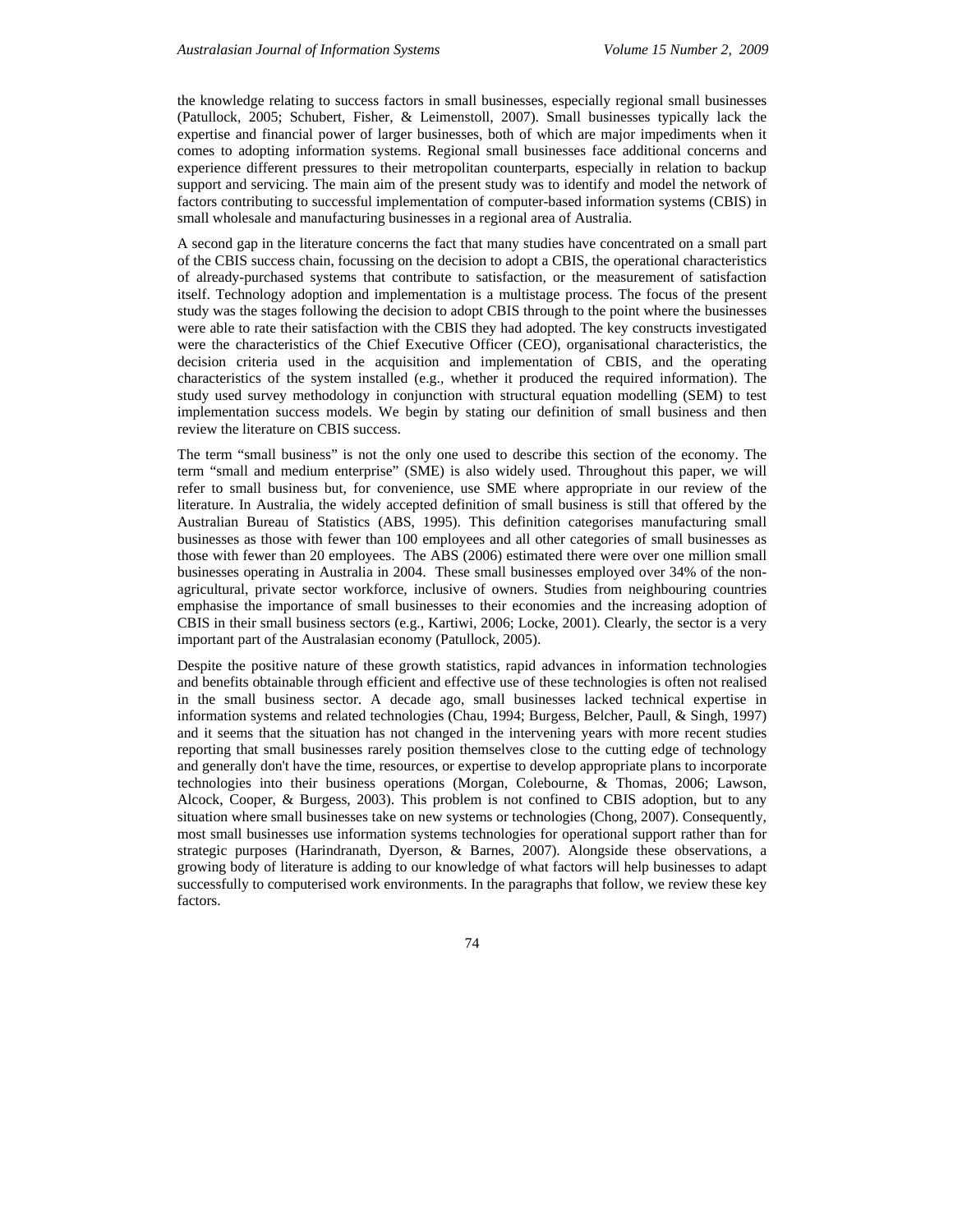# **BACKGROUND (DISTAL) FACTORS CONTRIBUTING TO CBIS SUCCESS**

When examining the factors that contribute to CBIS success, some researchers (e.g., DeLone  $\&$ McLean, 1992, 2003, 2004) have focused on the characteristics of the IS system itself, such as the relevance of the information provided. We call these proximal factors to distinguish them from the more distal factors identified by other researchers, such as the broad economic landscape in which the business operates (e.g., Thong & Yap, 1995). A distal factor is therefore one that is likely to have an indirect effect on CBIS success. The present study covered both proximal and distal factors in an attempt to gain a better understanding of the various influences on successful CBIS implementation. The terms proximal and distal can have another meaning in this context. As Redoli et al. (2008) pointed out, technology is usually adopted in stages and an SME can be at different stages of implementation for different parts of a CBIS system. The first stage is the decision to adopt a CBIS. In their meta-analysis of the literature dealing with SME e-Business, Parker and Castleman (2007) pointed out that a high proportion of the literature on this topic deals with factors influencing the adoption decision itself. Although our focus is on implementation, it is likely that factors that led to adoption will continue to influence implementation, but perhaps with decreasing strength over time. Some of the rationale for our implementation success model will therefore draw upon the CBIS adoption literature. Our three distal factors, CEO Characteristics, Organisation Characteristics, and Decision Processes, span both adoption and implementation phases. We begin our review of CBIS success factors by looking at these three factors.

Thong and Yap (1995) found that small businesses that adopt IT are more likely to have CEOs who possess a positive attitude towards adoption of IT, who are innovative, and who are knowledgeable about IT. Burgess et al. (1997) found that 56% of the respondents in their study of small businesses in Australia considered a progressive owner to be a success factor in the implementation of CBIS. They also found that in small companies the owner is generally the manager and the sponsor of the IT projects. Aside from this empirical evidence, one would expect that in a small business environment, the owner or CEO will determine the characteristics and organisational culture of the business. We therefore included the variable in our modelling, focussing particularly on the CEO's knowledge of CBIS and the CEO's innovativeness.

The next set of factors relate to the characteristics of the organisation. Businesses that have technical expertise should be in a better position to capitalise on IT innovations. Recent research recognises that for small businesses, this technical expertise is likely to come from external advisors, in which case availability and quality of external advice becomes a key factor in CBIS success (Goode, 2002; Morgan et al., 2006). We labelled this construct Organisation CBIS Technical Capacity, and included it as part of the network of factors influencing CBIS success. Recognising that technical expertise could come from outside or inside the business, we phrased the questions in our survey so that respondents indicated the capacity of the business to deal with each of the technical issues identified in the items. We also included the source of the capacity in the question stem.

A second organisational factor likely to impact on CBIS success concerns the growth outlook of the business. A CBIS is more likely to be rated positively by a business that is expanding and able to capitalise on the opportunities offered by computerisation. In a similar vein, successful small businesses must be innovative to enhance or maintain their competitive advantage over rivals (Redoli et al., 2008). Compared with countries such as Sweden and Germany which follow a "coordinated" business philosophy, Australian small businesses operate in a highly "competitive" environment, supported by government policies directed at entrepreneurship (Parker, 2002). In regional areas, in particular, competition for scarce resources is likely to be a major factor in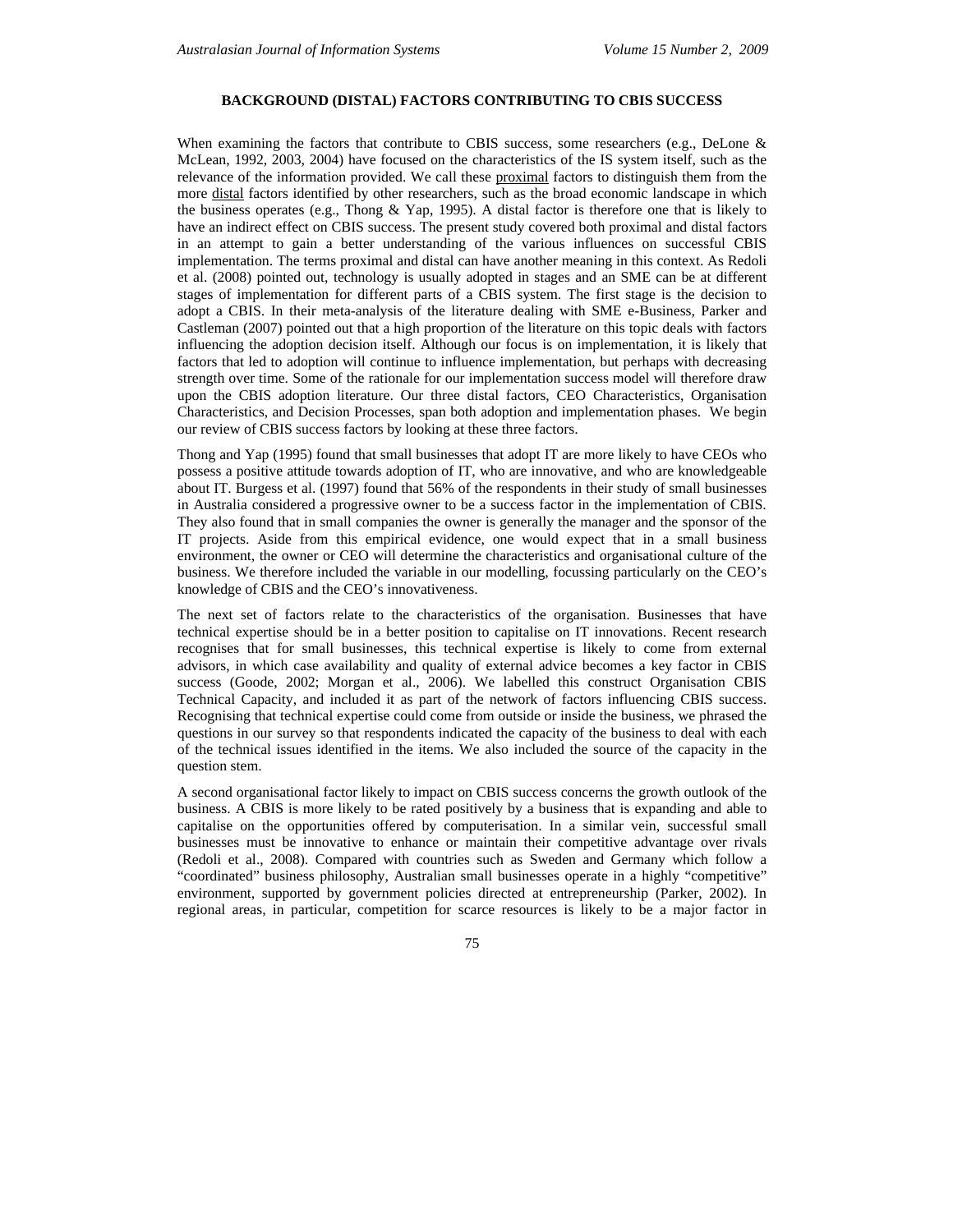business success (Chong, 2007; MacGregor & Bunker, 1996). Thus, many businesses fail simply because they cannot keep up with their rivals. However, competitiveness is not an inherently good or bad quality. It can be a major asset in some industries (e.g., service) and a liability in others (e.g., technical innovation). Its inclusion in our CBIS success model as a third characteristic of organisations was therefore somewhat exploratory.

The last of the distal factors concerns the decision-making processes and/or decision criteria used by small businesses to make decisions relating to CBIS. Working in an Australian context, MacGregor and Bunker (1996) identified four main reasons why small businesses acquire CBIS. They are to increase productivity, to streamline work procedures, to improve customer service, and to achieve better record keeping. More recently, Bunker, MacGregor, Carlsson, and Magnusson (2002) added organisational competitiveness to this list. These reasons could be classified as a mixture of strategic and operational aims. There are other types of decision-making processes that should also be taken into consideration, such as the criteria used to make the choice between different IT solutions (e.g., vendor support), and whether or not formal decision aids, such as cost-benefit analysis, were used. Although the focus of the present study is not on the decision to adopt CBIS, it is apparent from MacGregor and Bunker's research that this initial decision can also embrace decisions about the characteristics of the system to be adopted, and that these characteristics have an influence on CBIS success. We therefore included a range of decision making measures in the present study and positioned them in our model as potential mediators between CEO characteristics and the more proximal factors, such as system characteristics and user satisfaction, which are the subject of the next section of this review.

### **PROXIMAL FACTORS CONTRIBUTING TO CBIS SUCCESS**

DeLone and MacLean (1992) classified all measures of CBIS success under the six major categories of system quality, information quality, information use, user satisfaction, individual impact, and organisation impact. The DeLone and McLean model has subsequently been updated and expanded (see DeLone & McLean, 2003, 2004). The expanded model retained system quality and information quality as key input variables but added service quality as a third major influence on the outcome constructs of intention to use, actual use, and user satisfaction.

Seddon and Kiew (1996) employed a slightly different set of factors when modelling the network of constructs surrounding CBIS usefulness and satisfaction. They introduced the constructs of system importance and task importance to their conceptual model on the basis that systems that perform more tasks that are important are perceived as more useful, irrespective of the quality of the actual system. In their model, the immediate predictors of user satisfaction were usefulness, information quality, system quality, and importance of the system. Usefulness also acted as a mediator variable through which the other three variables exerted an indirect influence on user satisfaction. This model, minus the system importance variable, was nested within the conceptual model to be tested in the present study.

#### *Defining the outcome variable*

Different studies have used a variety of measures of CBIS success and although there is continuing debate about the operationalisation of some of the constructs underpinning CBIS success (Burton-Jones & Straub, 2006; Sedera & Tan, 2007; Zumpe & Van der Heijden, 2007), certain core elements are present in most studies; namely information quality, system quality, system use, and user satisfaction. The last of these is particularly important because it has been used extensively as a surrogate measure of CBIS success (Seddon & Kiew, 1996; Thong & Yap, 1995). Seddon and Kiew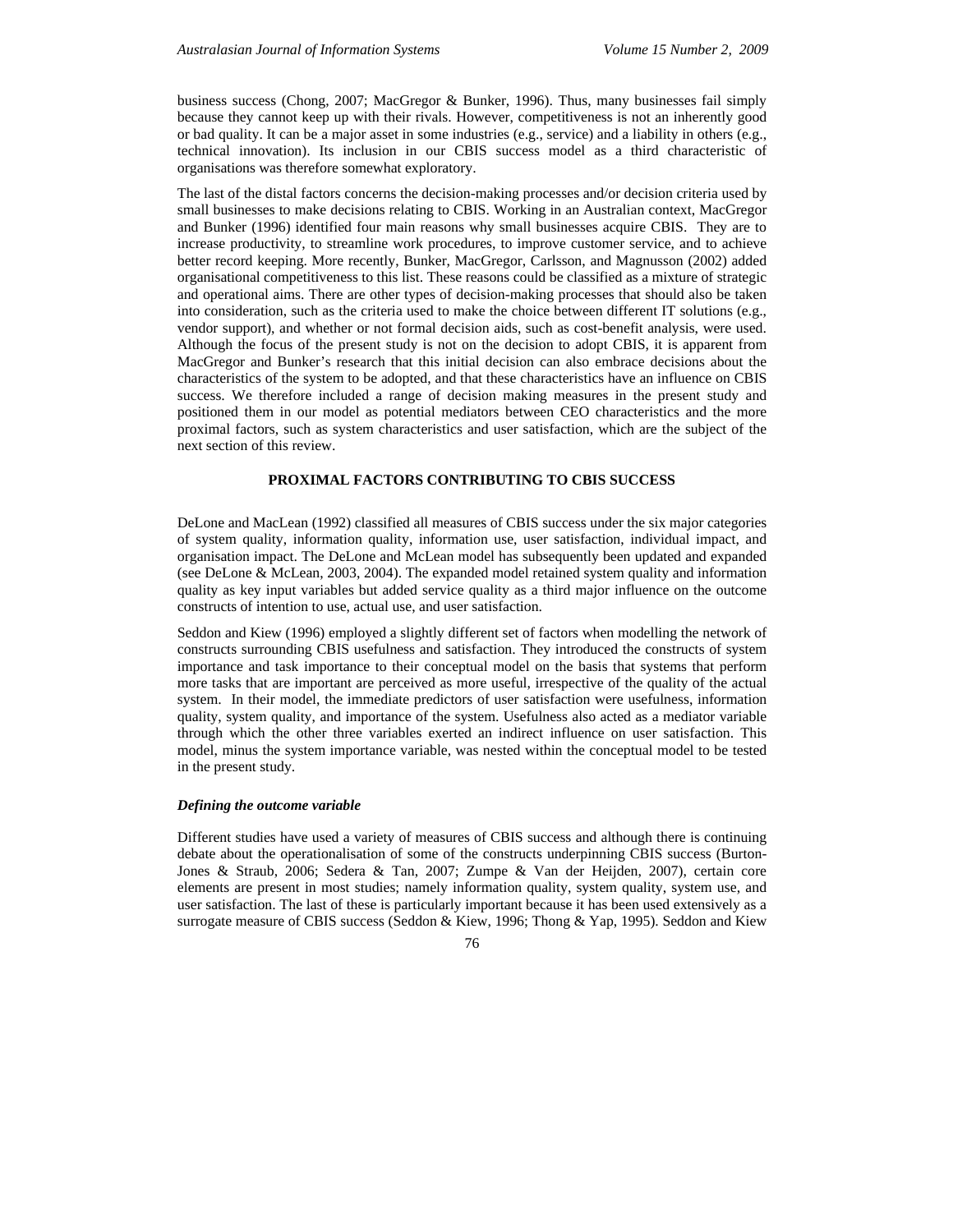(1996) defined user satisfaction as the net feeling of pleasure or displeasure that users experience based upon their individual expectations of the expected benefits of the CBIS (p.22). The extent to which the system meets or fails to meets this expectation is the extent to which the user is more or less satisfied. Following in this tradition, user satisfaction was chosen as the dependent variable for the present study.

### *Conceptual model of factors influencing CBIS success*

The model tested in this study draws upon much of the research described above. The model has both measurement and structural components but, for the sake of clarity, only a broad conceptual overview of the structural model is shown in Figure 1. Starting from the top right-hand side, CEO Characteristics (knowledge and innovativeness) is shown as having a direct effect on organisational characteristics and decision-making criteria, as one would expect in a small business environment where the CEO is closely involved with the business. The model also shows a direct link to User Satisfaction, reflecting the fact that the CEO is likely to be one of the main users of the CBIS. At the top left-hand side, Organisation Characteristics (technical capacity, competitiveness, and capacity for growth) has a direct influence on System Characteristics (software, information quality, usage characteristics) because the needs of the organisation will largely determine the software and hardware choices. Decision Criteria (reasons for purchasing, criteria used to make decision, and decision making tools) is influenced by the characteristics of both the organisation and the CEO and, in turn, has a direct effect on System Characteristics and User Satisfaction. This last link reflects the belief that the processes used to make purchase decisions, sometimes years ago, will continue to affect users' satisfaction.

The model shown in Figure 1 is much broader than proposed by DeLone and McLean (2003) and Seddon and Kiew (1996) in that it explores background variables not featured in their models. Conversely, it presents a simplified view of constructs like user satisfaction, which are treated in more detail in other recent models of CBIS success (e.g., Seen, Rouse, & Beaumont, 2007).

The conceptual model was tested using structural equation modelling (SEM). Version 7.0 of the AMOS package (Arbuckle, 2006) was used for this purpose.

#### **METHOD**

#### *Sampling procedure*

The participants came from an initial pool of 598 small businesses randomly selected from the Business Enterprise Register (BER) for the Mid North Coast Region of New South Wales, Australia. This pool was narrowed to 240 when phone contact indicated that 358 of these small businesses, either did not use a CBIS to support their business functions or they were unwilling, or were unable to participate in the survey. Two hundred and forty businesses met the criteria, and received the survey form. Out of the 171 businesses that responded (a response rate of 71.3%), 97 were manufacturers, 64 were wholesalers, and 10 combined both operations. The average age of these businesses was 16 years and almost two-thirds (63%) had fewer than five employees.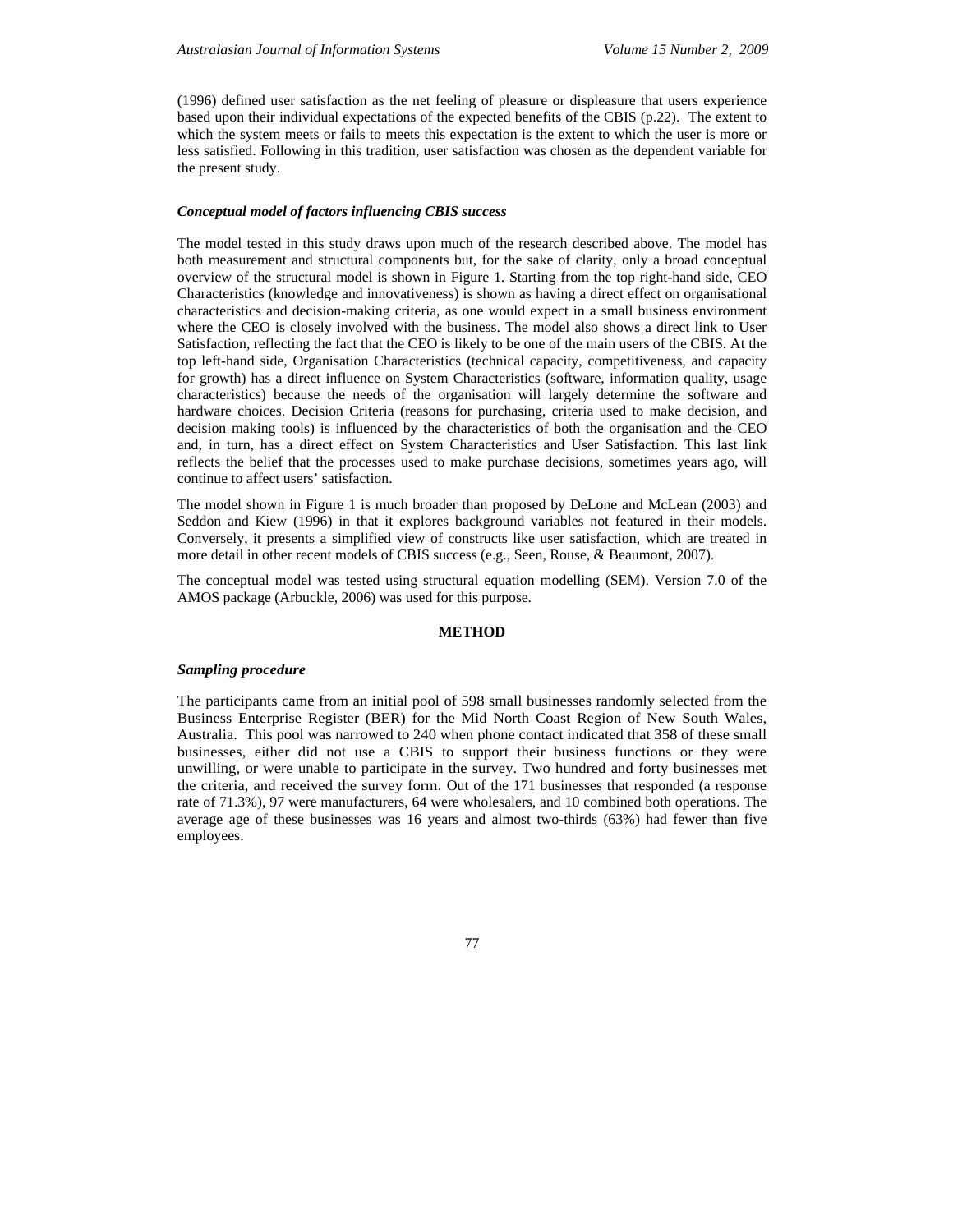

Figure 1: Conceptual overview of factors influencing CBIS success

## *Description of the Implementation Survey for CBIS (IS-CBIS)*

To measure constructs relevant to the aims of this study, we developed the Implementation Survey for CBIS (IS-CBIS). The scales and their internal consistency reliability estimates (Cronbach's alpha) derived from the present study are presented below. The first two scales represent CEO characteristics, the next three scales capture the characteristics of the organisation, followed by the four scales capturing the different categories of decision-making criteria, then the well-known CBIS success scales and, finally, the outcome variable for this study, user satisfaction.

- 1. *CEO CBIS Knowledge*. Six items were used to assess the CEO's level of CBIS knowledge on a seven-point scale ranging from Never to Very Often (e.g., I use a computer at work). Alpha = .93. [Source: items adapted from Thong and Yapp, 1995].
- 2. *CEO CBIS Innovativeness*. Three items were used to assess the level of the CEO's innovativeness and resourcefulness on a seven-point scale ranging from Strongly Disagree to Strongly Agree (e.g., I often risk doing things differently). Alpha = .87. [Source: items adapted from Thong and Yapp, 1995].
- 3. *Organisation CBIS Technical Capacity*. Eight items were used to assess the technical capacity of the organisation to deal with CBIS issues on a seven-point scale ranging from Very Poor to Excellent (e.g., Designing new information systems to carry out business tasks). Alpha = .94. [Source: items adapted from MacGregor and Bunker, 1996].
- 4. *Organisation Expansion and Growth*. Five items assessed the opportunity for expansion and growth in the industry. The anchor points of the seven-point scale were Strongly Disagree and Strongly Agree (e.g., There is a lot of scope for the business to grow). Alpha = .85. [Source: items adapted from DeLone and McLean, 1992].
- 5. Organisation Competitiveness. Three items assessed the competitiveness of the industry in which the company operated. Again, the anchor points of the seven-point scale were Strongly Disagree and Strongly Agree (e.g., The rivalry among companies in this industry is very intense). Alpha = .85. [Source: items adapted from Thong and Yapp, 1995].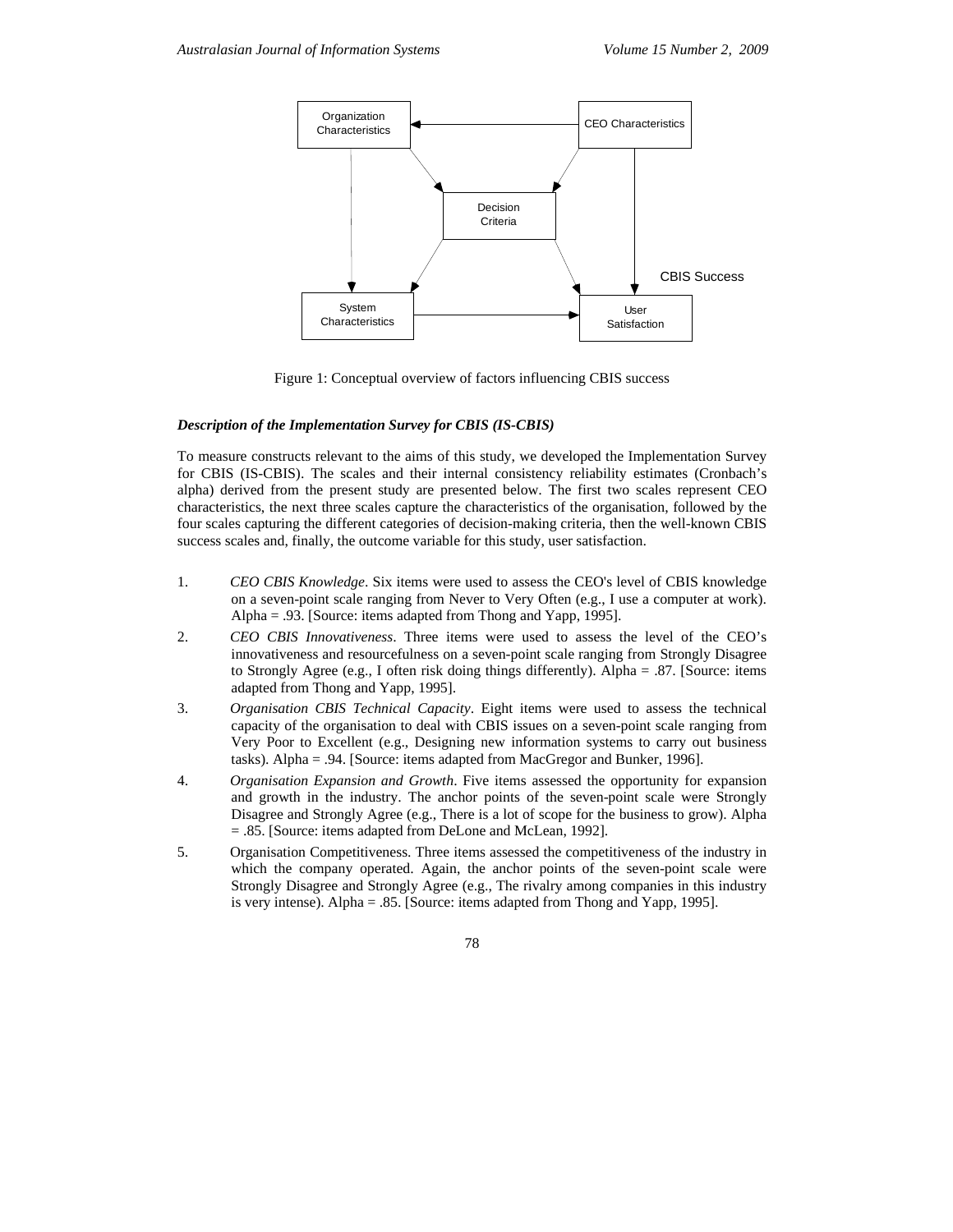- 6. Operational Reasons. Six items were used to assess the importance of improving operational functions through implementing a CBIS on a seven-point scale ranging from Not Important to Very Important (e.g., Improve availability of information). Alpha = .85. [Source: items adapted from McGregor and Bunker, 1996].
- 7. Strategic Reasons. A further six items assessed the extent to which the importance of improving strategic functions through implementing a CBIS was a goal of the organisation (e.g., Improve competitive advantage). The same scale seven-point scale was used as for Operational Reasons. Alpha = .87. [Source: items adapted from McGregor and Bunker, 1996].
- 8. Decision Criteria. This 22-item scale assessed the various sources of information and evaluation criteria used to arrive at the purchase decision (e.g., Confidence in the vendor). The anchor points for the seven-point scale were Not Important and Very Important. Responses to all items were summed so the scale reflects the range of sources consulted and the extent to which they were consulted. Alpha  $= .89$ . [Source: items adapted from McGregor and Bunker, 1996].
- 9. Cost Benefit Techniques. Eight items were used to assess adherence to cost benefit analysis techniques during CBIS acquisition (e.g., Return on investment). The anchor points for the seven-point ratings were No Emphasis and A Lot of Emphasis. Alpha = .91. [Source: this study].
- 10. Information Quality. Six items assessed the quality of the information provided by the CBIS (e.g., The information I get from the system is clear). Anchor points for the sevenpoint rating scale ranged from Strongly Disagree to Strongly Agree. Alpha = .91. [Source: items adapted from Seddon and Kiew, 1996].
- 11. System Usefulness. Five items assessed system usability (e.g., Using the system saves time). The items employed the same scale format as Information Quality. Alpha = .92. [Source: items adapted from Seddon and Kiew, 1996].
- 12. System Usage Characteristics. Seven items assessed the extent to which the system met expected usage characteristics (e.g., The system is easy to learn). The items employed the same format as the other two CBIS Success scales. Alpha = .85. [Source: items adapted from Seddon and Kiew, 1996].
- 13. User Satisfaction. Three items with anchor points ranging from Never (1) to Always (7) were used to gauge the overall feeling of satisfaction with the system (e.g., Overall, how often are you satisfied with the system?). Alpha = .80. [Source: items adapted from Seddon and Kiew, 1996].

# *Procedure*

We mailed the surveys to the participating firms, and the completed surveys were returned in a reply-paid envelope. We entered the data into Excel and then imported to SPSS. The survey took approximately 30 minutes to complete.

# **RESULTS**

# *Descriptive Statistics*

Many of the items used in the IS-CBIS were adapted from scales used to assess CBIS adoption, rather than implementation. It was therefore necessary to assess the factorial structure of the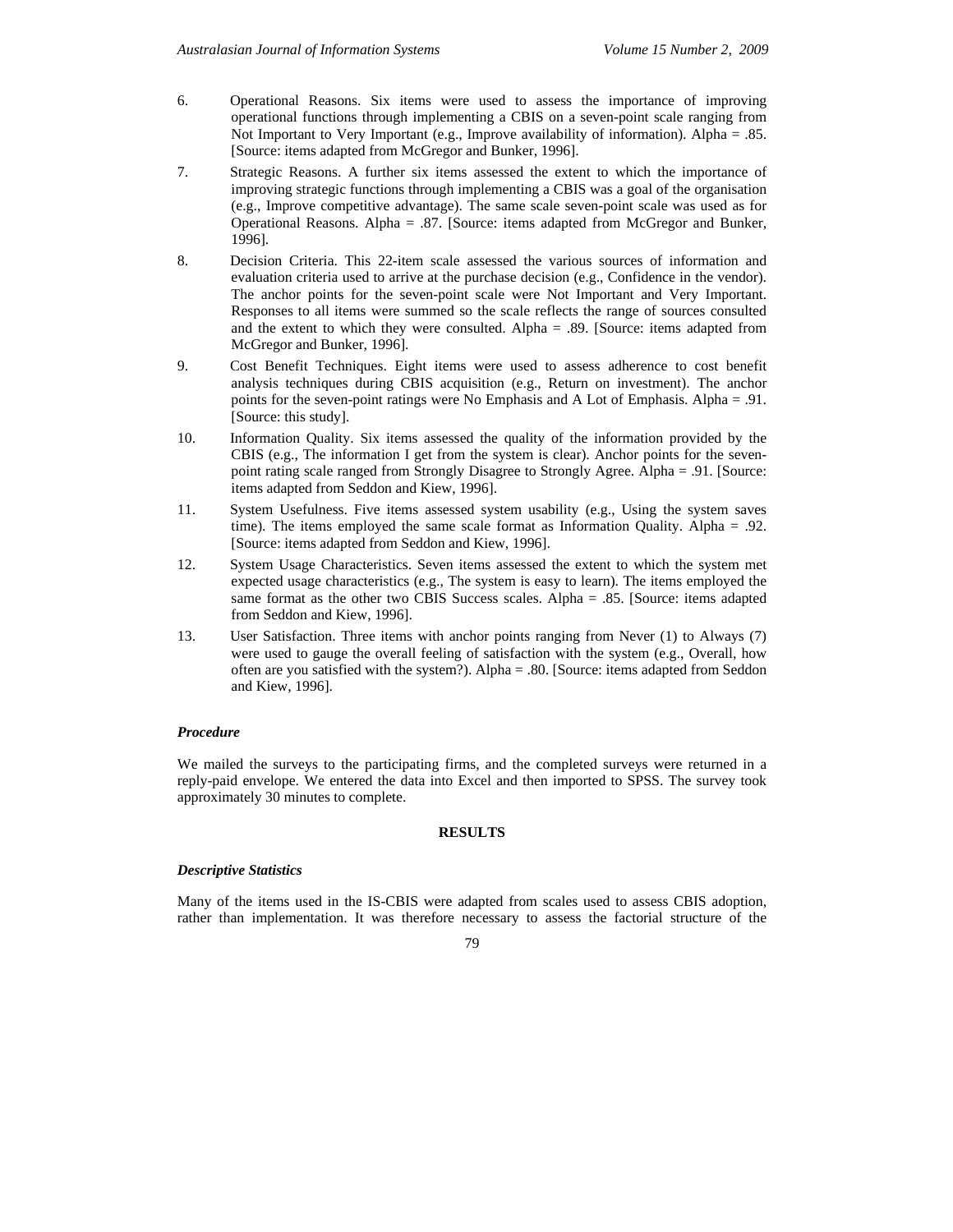instrument before forming scales and assessing their psychometric properties. In a two-step process, Principal Axis Factor (PAF) routines from the SPSS package were used to weed out items with low communality. Confirmatory factor analytic routines from the AMOS package were then used to check the fit of the measurement model for individual scales. The factorial validation process resulted in the deletion of a number of items and 13 factors being identified. Scales were formed from the various sets of items defining each of the factors. Because the number of items differed from scale to scale, the means and standard deviations are based on the total score for each scale divided by the number of items in that scale. All items used a seven-point response format, so a mean of 4.0 represents the midpoint of the scale.

The next stage of the validation process involved checking the distributional properties of the scales. Scales that have floor or ceiling effects or too little variance are obviously not very useful for either theoretical or practical purposes. The psychometric properties of the scales are shown in Table 1.

| Scale                               | No. of<br><b>Items</b> | M    | SD   | $\alpha$ |
|-------------------------------------|------------------------|------|------|----------|
|                                     |                        |      |      |          |
| <b>CEO</b> Characteristics          |                        |      |      |          |
| <b>CEO</b> Innovativeness           | 3                      | 4.63 | 1.29 | .87      |
| CEO CBIS Knowledge                  | 3                      | 4.06 | 1.36 | .93      |
| Organisation Characteristics        |                        |      |      |          |
| Competitiveness                     | 3                      | 4.92 | 1.59 | .85      |
| Expansion & Growth                  | 5                      | 5.08 | 1.14 | .85      |
| <b>CBIS Technical Capacity</b>      | 8                      | 4.04 | 1.36 | .94      |
| <b>Decision Criteria</b>            |                        |      |      |          |
| <b>Operational Reasons</b>          | 6                      | 5.63 | 1.00 | .85      |
| <b>Strategic Reasons</b>            | 6                      | 4.33 | 1.55 | .87      |
| Decision Criteria                   | 22                     | 3.84 | 1.04 | .89      |
| <b>Cost Benefit Techniques</b>      | 8                      | 2.03 | 1.41 | .91      |
| <b>CBIS</b> Success                 |                        |      |      |          |
| <b>Information Quality</b>          | 5                      | 5.24 | 1.07 | .91      |
| <b>System Usefulness</b>            | 5                      | 5.01 | 1.37 | .92      |
| <b>System Usage Characteristics</b> | 3                      | 4.86 | 1.21 | .85      |
| <b>User Satisfaction</b>            |                        |      |      |          |
| <b>User Satisfaction</b>            | 3                      | 5.47 | 1.00 | .80      |
|                                     |                        |      |      |          |

Table 1: Descriptive Statistics for All Scales ( $N = 169$ )

The summary statistics establish that all scales had satisfactory internal consistency reliability estimates. Although a degree of positive skewness was evident for the Cost Benefit Techniques scale and negative skewness for the Operational Reasons and User Satisfaction scales, in general, a reasonable spread of scores was obtained. This quality is important if the scores are to be used to explore relations among these constructs. Table 2 shows these relations in the form of Pearson Product Moment correlations among all 13 scales.

The first point to note about the correlations is that they were mostly positive and that there were many significant relationships. The second point to note is that all but one of the variables correlated with User Satisfaction, the main outcome variable in this study. The presence of so many significant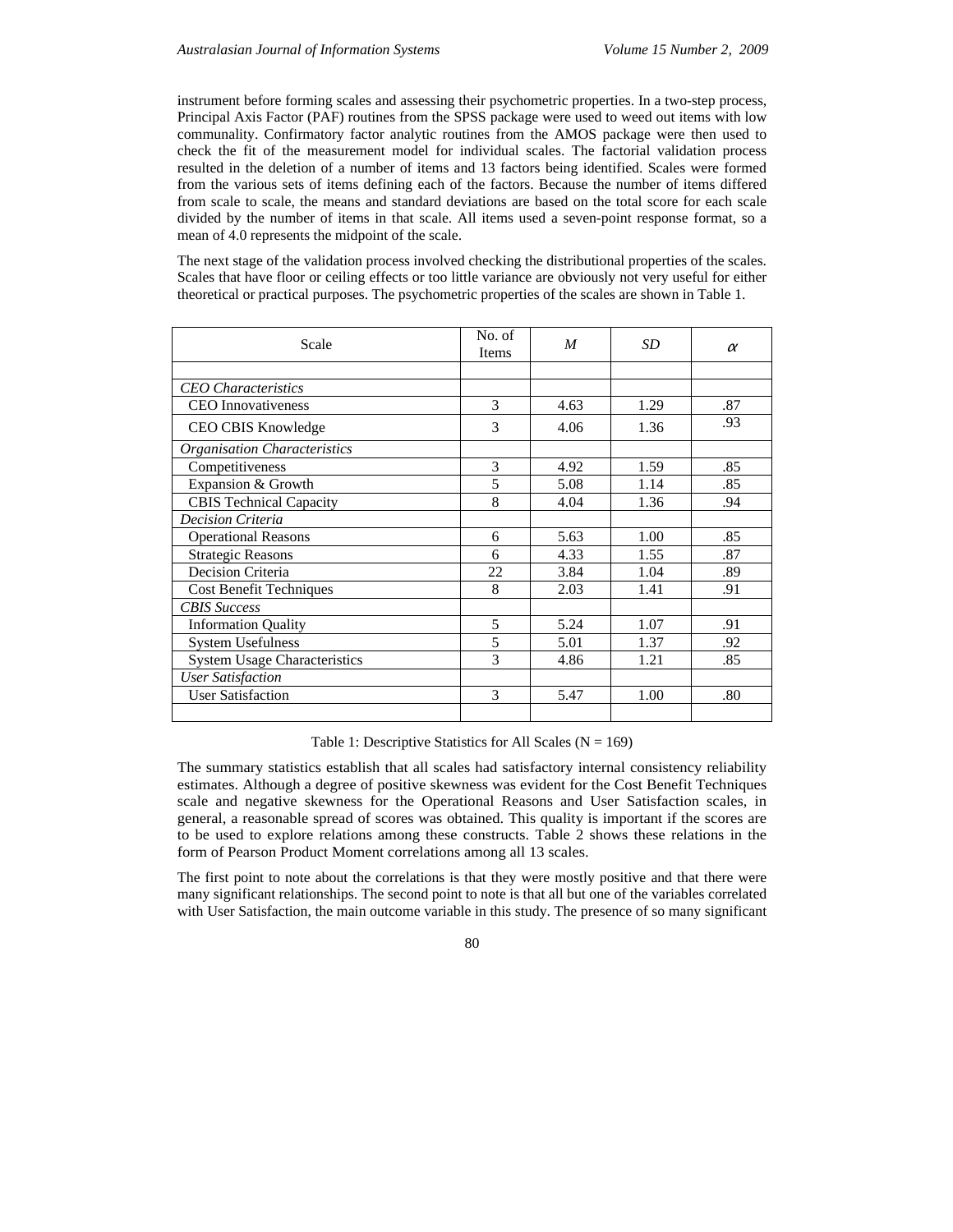correlations suggests that the study has been successful in capturing constructs that are conceptually distinct from User Satisfaction but potentially useful in predicting this important outcome variable. The next section of the paper describes the testing of the expanded form of the structural model shown in Figure 1.

| Scale                    | 1   | $\overline{c}$ | 3      | 4   | 5   | 6   | 7   | 8   | 9   | 10  | 11  | 12  |
|--------------------------|-----|----------------|--------|-----|-----|-----|-----|-----|-----|-----|-----|-----|
| <b>CEO</b>               |     |                |        |     |     |     |     |     |     |     |     |     |
| <b>CHARACTERISTICS</b>   |     |                |        |     |     |     |     |     |     |     |     |     |
| 1. CEO Innovativeness    |     |                |        |     |     |     |     |     |     |     |     |     |
| 2. CEO CBIS              | .41 |                |        |     |     |     |     |     |     |     |     |     |
| Knowledge                |     |                |        |     |     |     |     |     |     |     |     |     |
| ORG.                     |     |                |        |     |     |     |     |     |     |     |     |     |
| <b>CHARACTERISTICS</b>   |     |                |        |     |     |     |     |     |     |     |     |     |
| 3. Competitiveness       | .05 | $-.05$         |        |     |     |     |     |     |     |     |     |     |
| 4. Expansion & Growth    | .40 | .27            | .05    |     |     |     |     |     |     |     |     |     |
| 5. CBIS Tech. Capacity   | .39 | .47            | .00    | .55 |     |     |     |     |     |     |     |     |
| <b>DECISION CRITERIA</b> |     |                |        |     |     |     |     |     |     |     |     |     |
| 6. Operational Reasons   | .15 | .16            | .12    | .41 | .31 |     |     |     |     |     |     |     |
| 7. Strategic Reasons     | .13 | .09            | .23    | .43 | .32 | .46 |     |     |     |     |     |     |
| 8. Decision Criteria     | .19 | .23            | .06    | .52 | .48 | .44 | .50 |     |     |     |     |     |
| 9. Cost Ben. Techniques  | .09 | .16            | .06    | .33 | .37 | .25 | .36 | .51 |     |     |     |     |
| <b>CBIS SUCCESS</b>      |     |                |        |     |     |     |     |     |     |     |     |     |
| 10. Information Quality  | .07 | .18            | $-.05$ | .39 | .35 | .29 | .14 | .19 | .09 |     |     |     |
| 11. System Usefulness    | .20 | .29            | .03    | .40 | .41 | .41 | .25 | .29 | .24 | .57 |     |     |
| 12. System Usage Chars   | .14 | .36            | .02    | .35 | .43 | .17 | .06 | .31 | .18 | .58 | .54 |     |
| <b>USER SATISFACTION</b> |     |                |        |     |     |     |     |     |     |     |     |     |
| 13. User Satisfaction    | .25 | .34            | .04    | .56 | .57 | .42 | .29 | .44 | .22 | .74 | .68 | .61 |

Table 2: Correlations Among Scales ( $N = 169$ )

NB: Correlations in boldface are significant at .01 level (2-tailed).

# *Testing the CBIS Implementation Success Model*

For these SEM analyses, we followed Kline's (2005) recommendations in reporting a number of indices reflecting different aspects of model fit. These indices were the sample discrepancy function (CMIN) and the ratio formed with its degrees of freedom (CMIN/DF), the Comparative Fit Index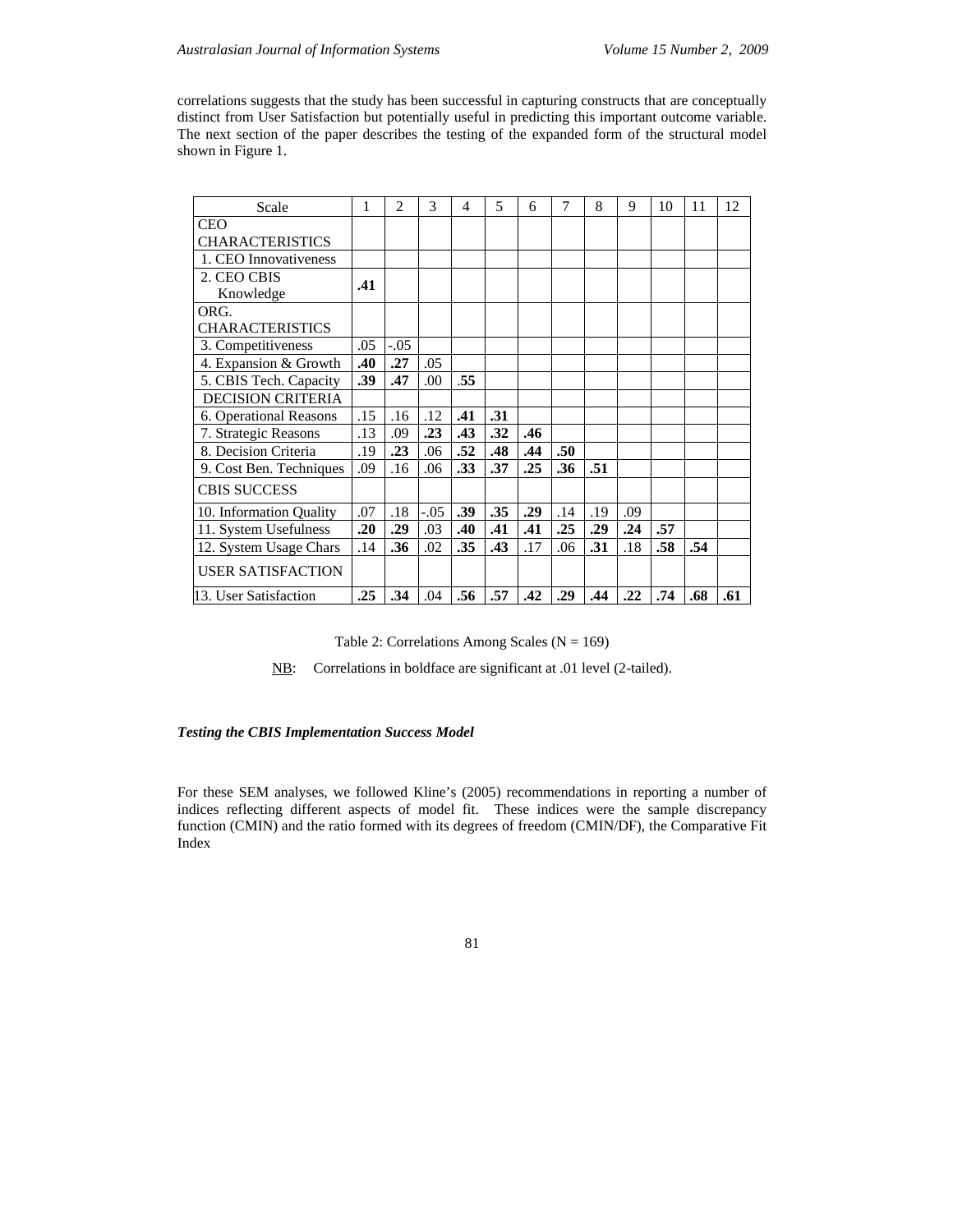Figure 2: The CBIS Implementation Success Model (CBIS-ISM) *Figure 2: The CBIS Implementation Success Model (CBIS-ISM)* 

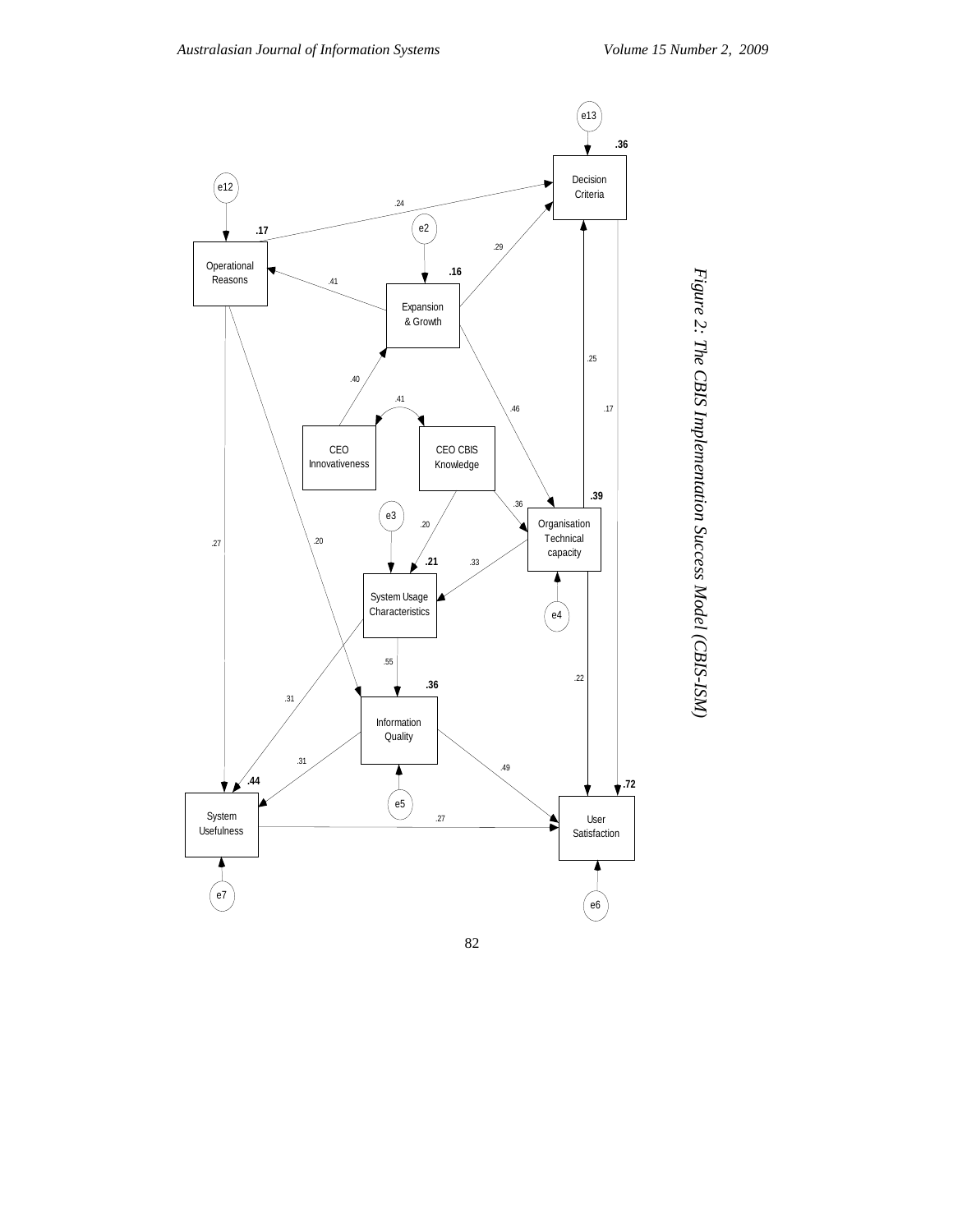(CFI) as an index that describes the overall proportion of explained variance, the Adjusted Goodness of Fit Index (AGFI) as an index that adjusts the proportion of variance based on model complexity, and the Root Mean Square Standard Error of Approximation (RMSEA) as an index based on standardised residuals. To represent good fit, the CMIN should be non-significant ( $p >$ .05), the CMIN/DF less than 2.00, the CFI and the AGFI greater than .90, and the RMSEA not greater than .05. The sample used for the analyses in the present case was 169 after two cases were eliminated from the original 171 because of missing data. Aggregated scales were used in place of items because of limitations in sample size and the fact that we used a two-step process to establish the psychometric properties of the scales before testing the structural model based on those scales. The final model contained 29 free parameters, meaning that the sample size was consistent with guidelines. Figure 2 shows the full structural model with standardised parameter estimates and  $R^2$ values (in boldface).

During the model-testing process, some variables and pathways were deleted. These changes were based on theoretical and statistical grounds (modification indices and correlations). We will deal with these before going on to discuss the final model. The variable Organisational Competitiveness was deleted because it related to just one other variable in the model (Strategic Reasons) and that relationship, although significant, was not particularly strong (see Table 2). Cost Benefit Techniques and Strategic Reasons also failed to contribute to the prediction of any other variables in the model, and were therefore, deleted. Two other non-significant pathways were identified during model testing  $(CR < +1.96)$ . The two pathways were from Organisation Technical Capacity to Information Quality and from Decision Criteria to System Usage Characteristics. Both of these pathways were removed. The final model shown in Figure 2 has the distal variables - CEO Innovativeness, CEO CBIS Knowledge, Organisation Technical Capacity, and Expansion and Growth - positioned in the centre of the model. From there, they influence the CBIS success variables at the bottom of the model and the decision-making processes at the top of the model. This model fitted the data (Chi-Square = 44.03,  $p > .01$ ; CMIN/DF = 1.69; AGFI = 0.90; CFI = 0.97; RMSEA =  $0.06$ ). The RMSEA value, although above  $0.05$ , still falls within the guidelines for reasonable fit (Kline, 2005). Furthermore, all pathways shown in the model are significant. The most salient feature of the model is the high proportion of variance explained in User Satisfaction  $(R<sup>2</sup> = 0.72)$ , the surrogate measure of successful CBIS implementation. Large effect sizes were obtained for all other endogenous variables in the model.

#### **DISCUSSION**

The primary aim of this study was to develop and test a model of the factors influencing CBIS success in a regional small business setting. To achieve this aim, it was first necessary to assemble a questionnaire to collect data on the key variables selected for inclusion in the model. The construction and validation of IS-CBIS therefore became a subsidiary aim, which we discuss first, followed by descriptive statistics of data gathered.

Although survey instruments are in wide use in the CBIS literature, very few of them have been subjected to adequate statistical validation procedures. The IS-CBIS used in the present study covers the period from the decision to adopt CBIS right through to the period where users are able to rate their satisfaction with the system. To achieve this coverage, it contains 13 scales grouped into five major categories. Where appropriate, the IS-CBIS drew upon the literature to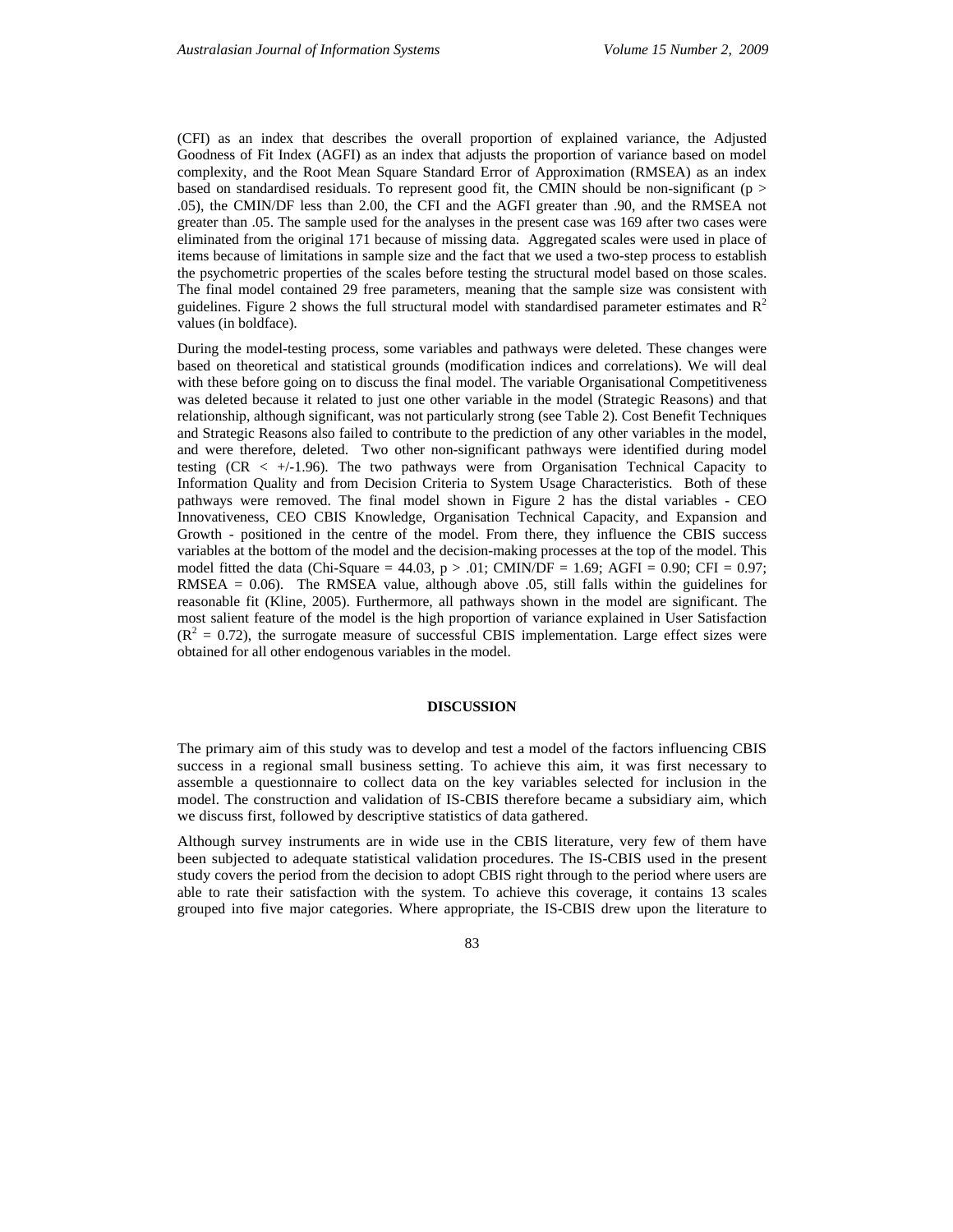source items and scales, and modified to suit the small business context and the different phases of CBIS implementation.

Table 1 provides the means, standard deviations, and alpha reliabilities for the 13 scales. The scales have good psychometric properties including demonstrated factorial validity, satisfactory means and variances (i.e., absence of floor and ceiling effects and spread of scores), and satisfactory internal consistency reliability estimates. Four of the scales showed evidence of skewness but we believe that in each of these cases, the skewness reflects properties of this regional small business sample rather than weaknesses in the instrument. Positive skewness was most evident for the Cost Benefit Techniques scale. The reality is that these businesses do not place much emphasis on management applications and they do not employ cost benefit techniques as reported by other researchers (e.g., Ekanem, 2005). Negative skewness was evident in the Operational Reasons and User Satisfaction scales. For Operational Reasons, it is well known that small businesses are more likely to make decisions for operational rather than strategic reasons (MacGregor & Bunker, 1996; Patullock, 2005), so the skewness is a feature of the sample, rather than something that has been induced by the items themselves.

 The development and validation of the IS-CBIS scales allowed us to test the conceptual model shown in Figure 2. As expected, the major direct contributors to the variance in User Satisfaction were the proximal variables Information Quality and System Usefulness with other significant direct contributions from Organisation Technical Capacity and Decision Criteria. What is also clear from the model is that a number of variables had an indirect effect on User Satisfaction. An indirect effect can occur where a variable is connected to an output variable through a mediating variable. System Usage Characteristics, for example, does not have a direct pathway to User Satisfaction but has potential indirect influences through System Usefulness and Information Quality. AMOS employs a bootstrapping technique to estimate standard error terms for these indirect effects, thus permitting statistical tests of the indirect effects. When these indirect pathways were tested, all of the variables in the model had some degree of influence on User Satisfaction, with the largest indirect contribution coming from System Usage Characteristics.

It is interesting to note the pathways by which these indirect effects operate. There are too many to describe here, but it is informative to trace one or two for didactic purposes. Starting with the CEO, by following one pathway we can see that the innovativeness of the CEO has a direct effect on the growth of the business, which in turn leads to a concern about operational issues, a concern which is eventually reflected in the quality of the information and overall usefulness of the installed CBIS system, and thence to feelings of user satisfaction. This is just one of the indirect pathways connecting CEO Innovativeness to User Satisfaction. The point is that these pathways have been validated statistically and they make sense from a conceptual point of view.

To illustrate this last point more clearly. CEO Innovativeness links with Expansion and Growth but does not have a direct link with Organisation Technical Capacity. On the other hand, CEO CBIS Knowledge does not have a direct link with Expansion and Growth but links with Organisation Technical Capacity. The linkages one would expect are innovativeness affects company growth but not technical capacity (other than indirectly), and CBIS knowledge affects technical capacity and system characteristics but not company growth. These effects occur because the CEO is the major influence in a small business and much more involved in operational activities than counterparts in larger businesses. The CEO's level of understanding of CBIS would be expected to have a major influence on the capacity of the business to deal with CBIS planning and management issues. Similarly, it makes sense that the CEO's perceived level of innovativeness and resourcefulness would be a major factor in the identification and exploitation of opportunities for growth and expansion of the business. The strong relationship between CEO Innovativeness and CEO CBIS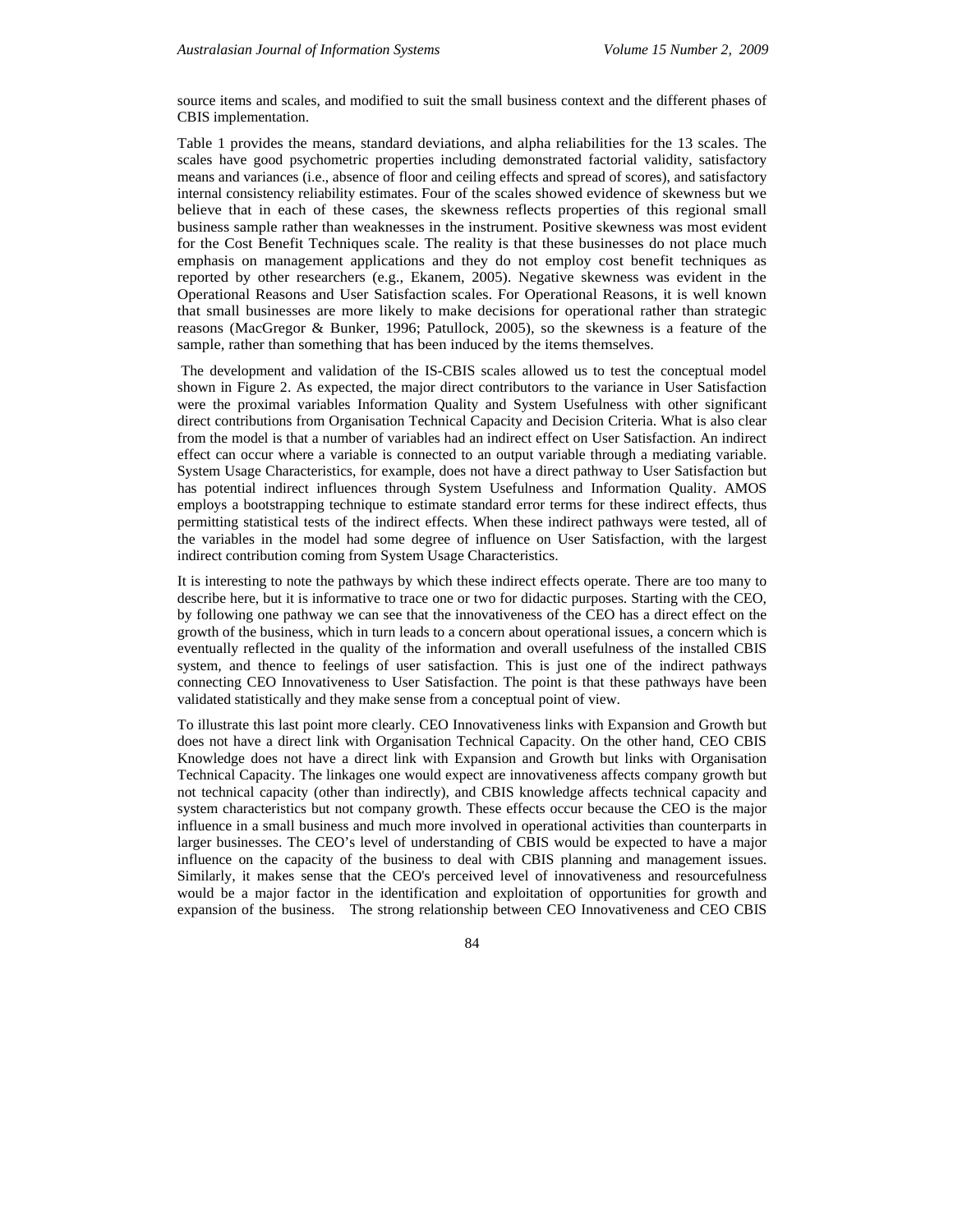Knowledge  $(r = 0.41, p < .01)$  also makes sense as more innovative and resourceful CEOs would be expected to have a better grasp of CBIS.

Looking at organisational characteristics, we can see that Expansion and Growth had a direct effect on Operational Reasons ( $b = 0.41$ ,  $p < .01$ ), Decision Criteria ( $b = 0.29$ ,  $p < .01$ ), and Organisation Technical Capacity ( $b = 0.46$ ,  $p < .01$ ). These pathways are no doubt due to the need for an expanding company to have more computer support for its operations. Thus, small businesses that identify growth and expansion opportunities place more emphasis on planning for CBIS acquisition and implementation, leading indirectly to more user satisfaction. The direct links involving Organisation Technical Capacity are similarly plausible. This variable had a direct effect on User Satisfaction ( $b = 0.22$ ,  $p < .01$ ), Decision Criteria ( $b = 0.25$ ,  $p < .01$ ), and System Usage Characteristics ( $b = 0.33$ ,  $p < .01$ ). A small business that has technical capacity is likely to consult more widely (Decision Criteria), to implement systems that have better usage characteristics, and ultimately to appreciate the CBIS more because the CBIS that was chosen met the needs of the business.

Decision making processes completed the set of distal variables measured in this study. We have already noted the predictors of these variables (organisational characteristics) and observed that these pathways make good conceptual sense. Operational Reasons influenced both Information Quality ( $b = 0.20$ ,  $p < .01$ ) and System Usefulness ( $b = 0.27$ ,  $p < .01$ ) and thereby had a significant indirect effect ( $b = 0.22$ ,  $p < .01$ ) on User Satisfaction. We therefore know that although small businesses may overemphasise operational reasons at the expense of strategic reasons (Harindranath et al., 2007; Patullock, 2005), there is a direct payoff in terms of the how useful the system is perceived to be and how satisfied the users feel. It is interesting to note that the other variable relating to decision processes, and decision Criteria does not influence any variable in the model other than User Satisfaction. We know from the table of correlations (Table 1) that Decision Criteria is related to System Usefulness, but that pathway is not supported in a model that reflects only unique variances. The sole pathway to User Satisfaction indicates that a small business that has undertaken more market research and investigation of CBIS options is likely to be more satisfied with its CBIS.

The final set of variables in the model belongs to the proximal set of indicators of CBIS success. This set of variables has been well-researched (e.g., DeLone & McLean, 1992, 2003, 2004; Seddon & Kiew, 1996) and we found no more than what has already been found. Indeed, there is a remarkable similarity between the parameter estimates reported by Seddon and Kiew and those obtained in the present study for this part of the model. System Usage Characteristics, Information Quality, and System Usefulness are quasi-indicators of CBIS success and, not surprisingly, they account for a large proportion of the variance in User Satisfaction.

The various outcomes reported in this paper are of importance to researchers examining CBIS success in small business. Relationships among variables measuring aspects of CEO characteristics, organisation characteristics, decision-making processes and criteria, and CBIS success in small business have been identified and shown to be relevant to user satisfaction. The statistical and theoretical relationships among the variables build upon and support the work of DeLone and McLean (1992, 2003, 2004), Seddon and Kiew (1996), Thong and Yap (1995), MacGregor and Bunker (1996). The model itself is an aggregation of several key outcome variables from the work of each of these researchers plus the constructs dealing with CBIS decision-making processes and decision criteria.

The importance of scales measuring Organisational Characteristics and CEO Characteristics as determinants of CBIS Success in the model provides confirmatory support for the findings of Thong and Yap (1995) who found that both these scales were significant in predicting the adoption of IT in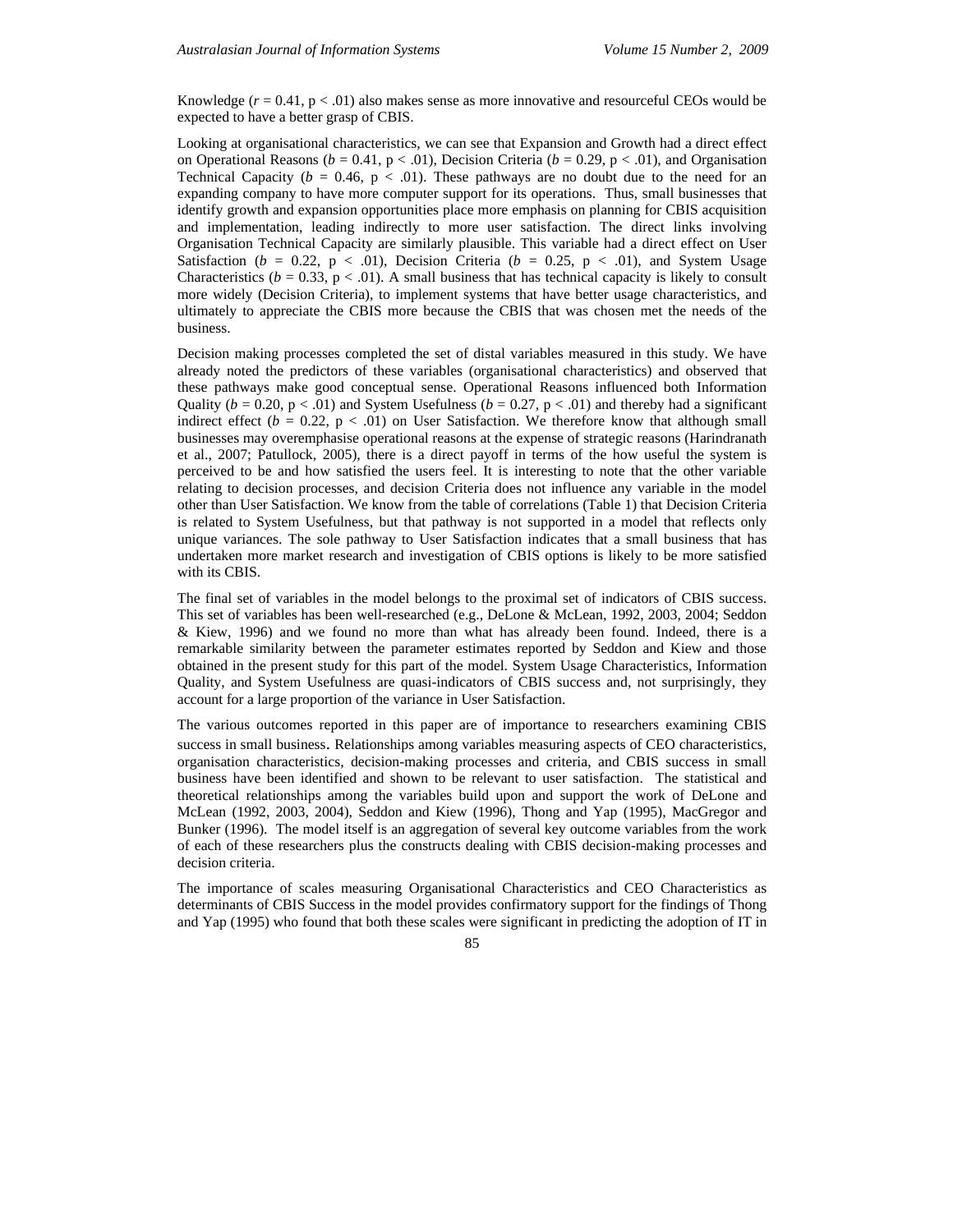small business. It also supports recent research on the investing role of CEOs in small businesses (Ekanem, 2005). We can say that they are also important in predicting successful implementation of CBIS in small business.

Overall, the model is a sound statistical and theoretical representation of several factors that lead to the perceived success of CBIS in small business, accounting for 72% of user satisfaction. It shows that decision criteria, information quality, system usefulness, and organisation technical capacity are direct predictors of user satisfaction. It is quite clear how information quality and system usefulness contribute to user satisfaction and the pathway between these variables is supported by the research of Seddon and Kiew (1996). Thong and Yap (1995) hypothesised the relationship between organisation characteristics and the adoption of IT. The current study has identified a relationship between organisation technical capacity and the primary outcome variable user satisfaction. The relationship between decision criteria and user satisfaction also makes sense, as a business that invests more time and effort on CBIS market research would be more likely to be satisfied with their CBIS.

In their recent research expanding their CBIS success model, DeLone and McLean (2003, 2004) added variables to improve the measurement of outcomes. Other researchers have followed their lead (Sedera & Tan, 2007; Zumpe & Van der Heijden, 2007). We have moved in the other direction, accepting user satisfaction as the outcome variable but adding to the set of variables that predict satisfaction. Our findings establish the relevance of additional constructs – namely CEO characteristics, organisational characteristics, and decision-making criteria - to predicting CBIS success.

# **LIMITATIONS OF THE STUDY**

This study has a number of limitations. First, like many that have preceded it, used a proxy variable – user satisfaction – as the measure of CBIS success. Satisfaction does not ensure success. Second, although there is an implied time sequence in the categories included in the survey – CEO characteristics, organisational characteristics, decision processes, system characteristics, and then user satisfaction –the respondents actually completed the survey at a single point in time. They must therefore, have relied upon their memories to answer questions about the pre-implementation stages. We know from research in psychology that such memories are likely to be flawed and influenced by subsequent experiences, thus creating artificial shared variance between distal and outcome variables. A third limitation is that we have treated the stages of CBIS acquisition and implementation as discrete when in reality firms may be at various stages for different parts of the CBIS system. A particular firm may have acquired a CBIS but not be engaged in e-Commerce, which may have been one of the original reasons for adopting CBIS. These things take time, especially in the small business sector. A fourth limitation applies to our findings and concerns the fact that there may be alternative models that fit the data equally well or better. Our response to this potential criticism is that part of our model, involving what we call the proximal variables, is well replicated (DeLone & McLean, 2003). The newer parts either are, based on research into IT adoption or, in the case of decision processes, sound theoretical considerations. Thus, while alternative models could also fit the data, our model has strong empirical and theoretical foundations, and fits well to the data.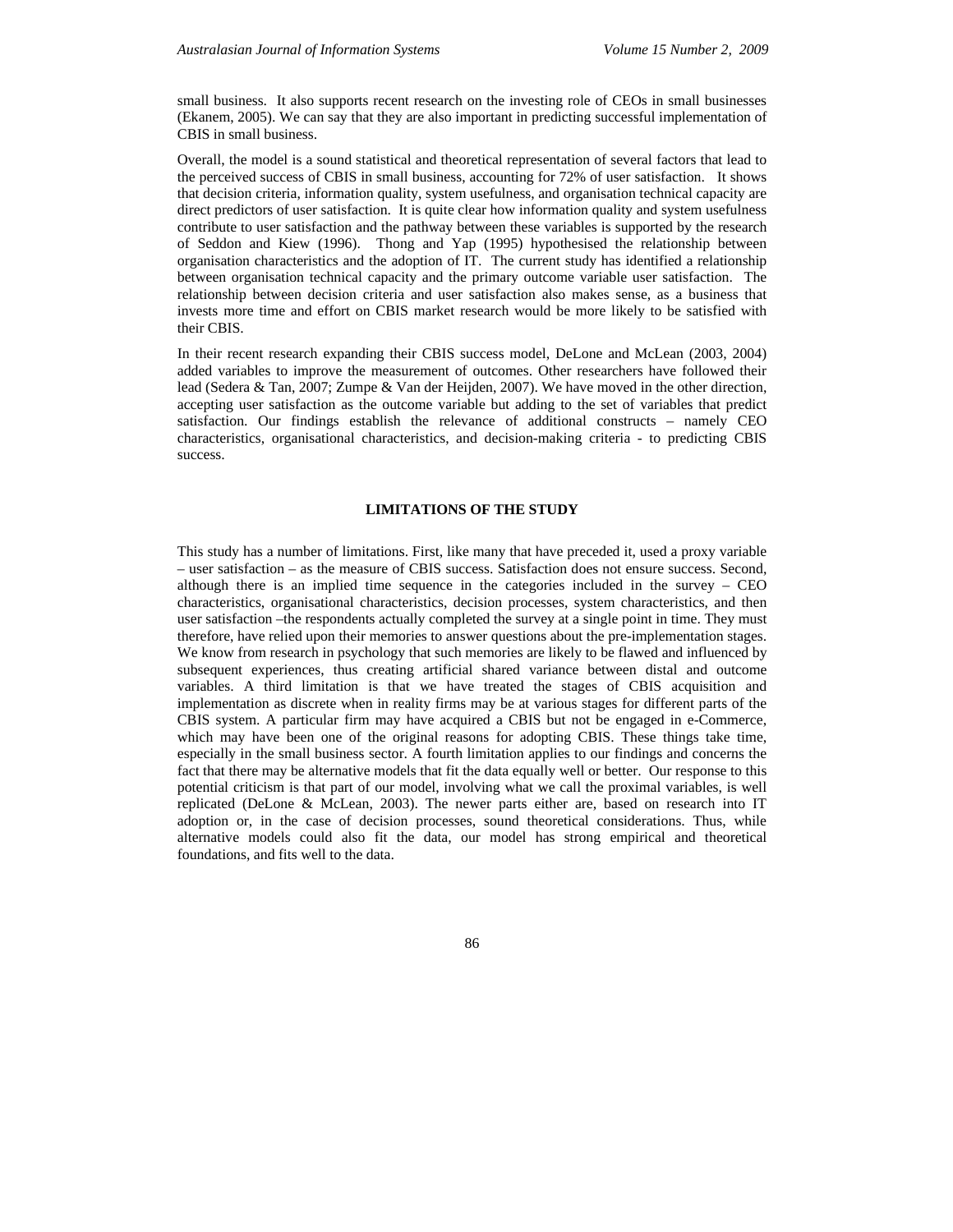## **DIRECTIONS FOR FUTURE RESEARCH**

When looking at avenues for further research, the instrument used in the present study contains sections of instruments used in previous studies, most notably Raymond's (1985) User Information Satisfaction (UIS) survey. The UIS has extensively measured CBIS success in small organisations. We included the core components of the UIS in our study, and added constructs relating to the CEO, the organisation, and the decision-making processes that preceded the purchase of the CBIS.

While we have validated the expanded instrument, it could benefit from further developmental work. As we noted above, there is not a lot of room for improvements in the prediction of user satisfaction because current models, including the one reported in this study, are already capturing most of the shared variance (72%) in this outcome variable. However, there is certainly scope for improving the prediction of other variables in the model and for the inclusion of new constructs and improved measurement techniques. Further investigation is also required to examine those constructs that were included in our survey but omitted from the measurement model. This included the competitiveness of the organisation, strategic focus is another, and cost benefit techniques, which were not included in the present study. There is evidence from the literature that these constructs play a role in determining the adoption of CBIS but the conditions under which they help to predict successful CBIS implementation remain unclear.

### **CONCLUSION**

Small businesses are an important part of the Australian and World economy, and every attempt must be made to improve their prospects of success. The adoption of CBIS by small business is recognised as one of the difficult steps in the growth phase. Because of the disruption and expense often involved in computerisation, we need to learn more about the key factors that help to ensure success. Previous studies have drawn attention to the characteristics of the installed systems and the influence they have on user satisfaction. We have drawn attention to an important set of background factors that will help to ensure that the characteristics of the system are suited to the business. We encourage other researchers to take up the challenge of discovering more about these backgroundenabling conditions so that more small businesses are able to make a smooth transition to computer based information systems.

#### **REFERENCES**

- Bunker, D.J., MacGregor, R.C., Carlsson, S., and Magnusson, M. (2002), 'Electronic Commerce And Market Focus: Some Findings From A Study Of Swedish Small To Medium Enterprises', *Australian Journal of Information Systems*, Vol. 10, No. 1, pp. 110-119.
- Burgess, S., Belcher, B., Paull, S. and Singh, M., (1997), 'Information Technology and Australian Small Business Enterprises', *Proceedings of SEAANZ '97*, Coffs Harbour, NSW, Norsearch Ltd.
- Burton-Jones, A. and Straub, D.W. (2006), 'Reconceptualizing system usage', *Information Systems Research,* Vol. 17, No. 3, pp. 228-246.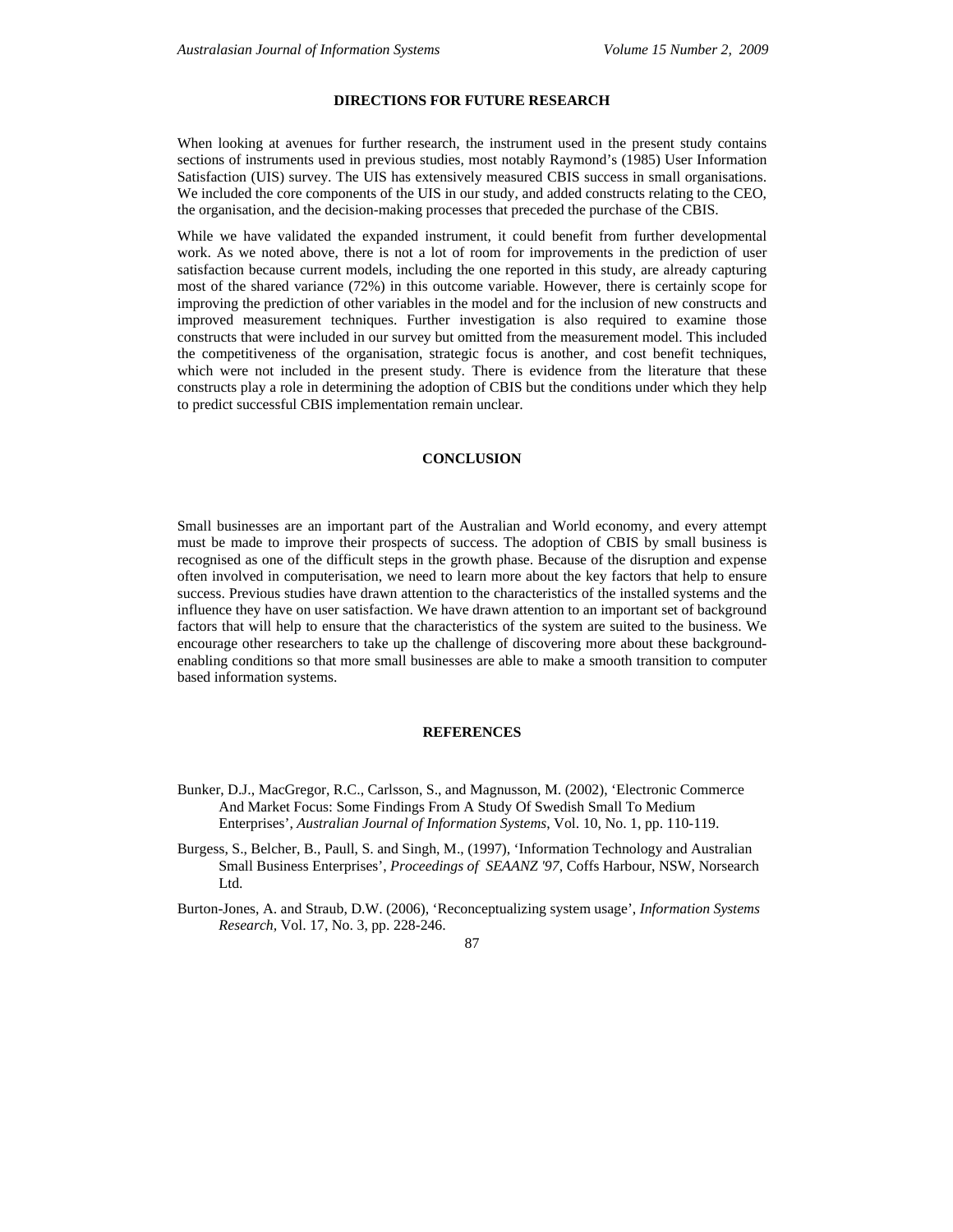- Chau, P.Y.C. (1994), 'Selection of packaged software in small business', *European Journal of Information Systems*, Vol. 3, No. 4, pp. 292–302.
- Chong, S. (2007), 'Business process management for SMEs: an exploratory study of implementation factors for the Australian wine industry', *Journal of Information Systems and Small Business*, Vol. 1, Nos. 1-2, pp. 41-58.
- DeLone, W., and McLean, E. (1992), 'Information systems success: The quest for the dependent variable', *Information Systems Research*, Vol. 3, No. 3, pp. 60–95.
- DeLone, W. and McLean, E. (2003), 'The DeLone and McLean model of information systems success: A ten-year update', *Journal of Management Information Systems,* Vol. 19, No. 4, pp. 9-30.
- DeLone, W. and McLean, E. (2004), 'Measuring e-Commerce success: Applying the DeLone and McLean information systems success model', *International Journal of Electronic Commerce*, Vol. 9, No. 1, pp. 31-47.
- Ekanem, I. (2005), 'Bootstrapping': the investment decision-making process in small firms. *The British Accounting Review,* Vol. 37, pp. 299-318.
- Goode, S. (2002), 'Exploratory analysis of the effect of consultants on the use of the world wide web sites in SMES', *Australasian Journal of Information Systems,* Vol. 10, No. 1, pp. 20-28.
- Harindranath, G., Dyerson, R. and Barnes, D. (2007), 'ICT adoption and use in UK SMEs: a failure of initiatives?' *Electronic Journal of Information Systems Evaluation,* Vol. 11, No. 2, pp. 91-96.
- Kartiwi, M. (2006), 'Case studies of e-Commerce adoption in Indonesian SMEs: The evaluation of strategic use.' *Australasian Journal of Information Systems,* Vol. 14, No. 1, pp. 69-80.
- Kline, R. B. (2005), *'Principles and practice of structural equation modelling* ( $2<sup>nd</sup> Ed.$ )', NY: Guilford Press.
- Lawson, R., Alcock, C., Cooper, J. and Burgess, L. (2003), 'Factors affecting adoption of electronic commerce techNologies by SMEs: An Australian study', *Journal of Small Business and Enterprise Development,* Vol. 10, No. 3, pp. 265-276.
- Locke, S. (2001), 'Adoption of information communication technology by New Zealand SMEs' *Proceedings of 14th Conference of SEAANZ*, Wellington, 13-15 Sept.
- Macgregor, R. C. and Bunker, D.J. (1996), The Effect of Priorities Introduced during Computer Acquisition on Success with Information Technology in the Small Business Environment. In *Proceedings of the Information Resource Management Association International Conference*, 271 – 277, Washington D.C.
- Morgan, A., Colebourne, D. and Thomas, B. (2006), 'The development of ICT advisors for SME businesses: An innovative approach', *Technovation*, Vol. 26, pp. 980-987.
- Parker, R. (2002), 'Coordination and competition in small business policy: A comparative analysis of Australia and Denmark', *Journal of Economic Issues*, Vol. 36, No. 4, pp. 935-952.
- Parker, C.M. and Castelman, T. (2007), 'New directions for research on SME-eBusiness: insights from an analysis of journal articles from 2003 to 2006', *Journal of Information Systems and Small Business*, Vol. 1, Nos. 1-2, pp. 21-40.